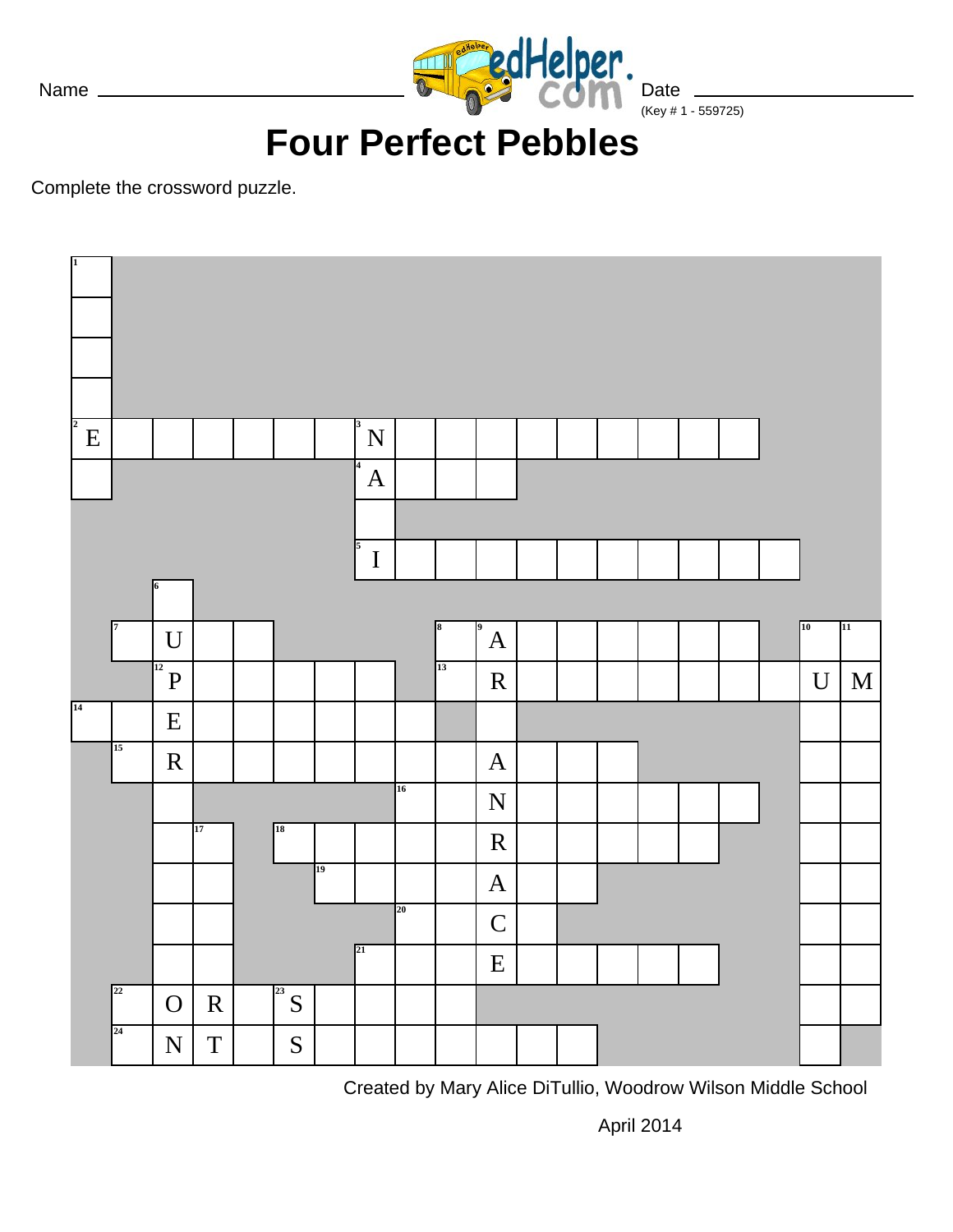### **SS GESTAPO TYPHUS POGROM BUNK RIGHTEOUSGENTILE ALLIES CONCENTRATIONCAMP HOLOCAUST EMIGRATION**

## **Across**

- 2 a place during the Holocaust where people were intentionally destroyed, first by gassing, and then their bodies were cremated, burnt to ash (2 words)
- 4 Germany, Italy and Japan; the countries fighting against the Allies during World War II
- 5 the coming to a country to live where one is not a native
- 7 a built-in bed
- 8 any building in which people are lodged
- 12 organized massacre (killing), especially of Jews
- 13 a place used to reduce a body to ashes by burning
- 14 an unfavorable opinion or feeling formed beforehand or without knowledge, thought or reason
- 15 Night of Broken Glass, a pogrom against Jews throughout Germany and parts of Austria on November 9-10, 1938
- 16 to defame or disparage a person or a group
- 18 abnormal loss of fluid from the body, usually caused by sickness
- 19 the official secret police of Nazi Germany

### **ANTISEMITISM BARRACKS SUPERSTITION TOLERANCE DENIGRATE PREJUDICE NAZI QUOTANUMBER EXTERMINATIONCAMP KRISTALLNACHT**

- 20 small, flat wingless insects with sucking mouth parts that are parasitic on humans and other mammals, and cause spread of disease, esp. typhus
- 21 a fair and permissive attitude towards those who race, religion, or national origin differ from ones own; freedom from bigotry
- 22 knowledge or insight of the future
- 24 prejudice against or hatred of Jews

## **Down**

- 1 countries which were fighting against Germany, Italy and Japan during World War II
- 3 willing member of the National Socialist German Workers Party, which controlled Germany from 1933-1945 under their leader, Adolph Hitler, and advocated anti-Semitism and Aryan sumpremacy
- 6 an irrational belief in or a notion of significance, of a particular thing, circumstance, or occurence
- 9 what the Nazis saw as the "master race"

### **IMMIGRATION FORTITUDE YOMHASHOAH ARYANRACE DEHYDRATION DEPORT LICE CREMATORIUM FORESIGHT AXIS**

- 10 the number or percentage of a group allowed to enter the United States legally at certain times in our history. (In 1940's, the quota for Jews allowed to enter the U.S. was very low.) (2 words)
- 11 leaving one country to settle in another country
- 17 to expel from a country; also, during the Holocaust, to send people to a concentration or extermination camp
- 23 contraction of Schutzstaffel, the police force whose members ranged from angents of the Gestapo, to soldiers of the Waffen SS, to the guards at concentration and extermination camps